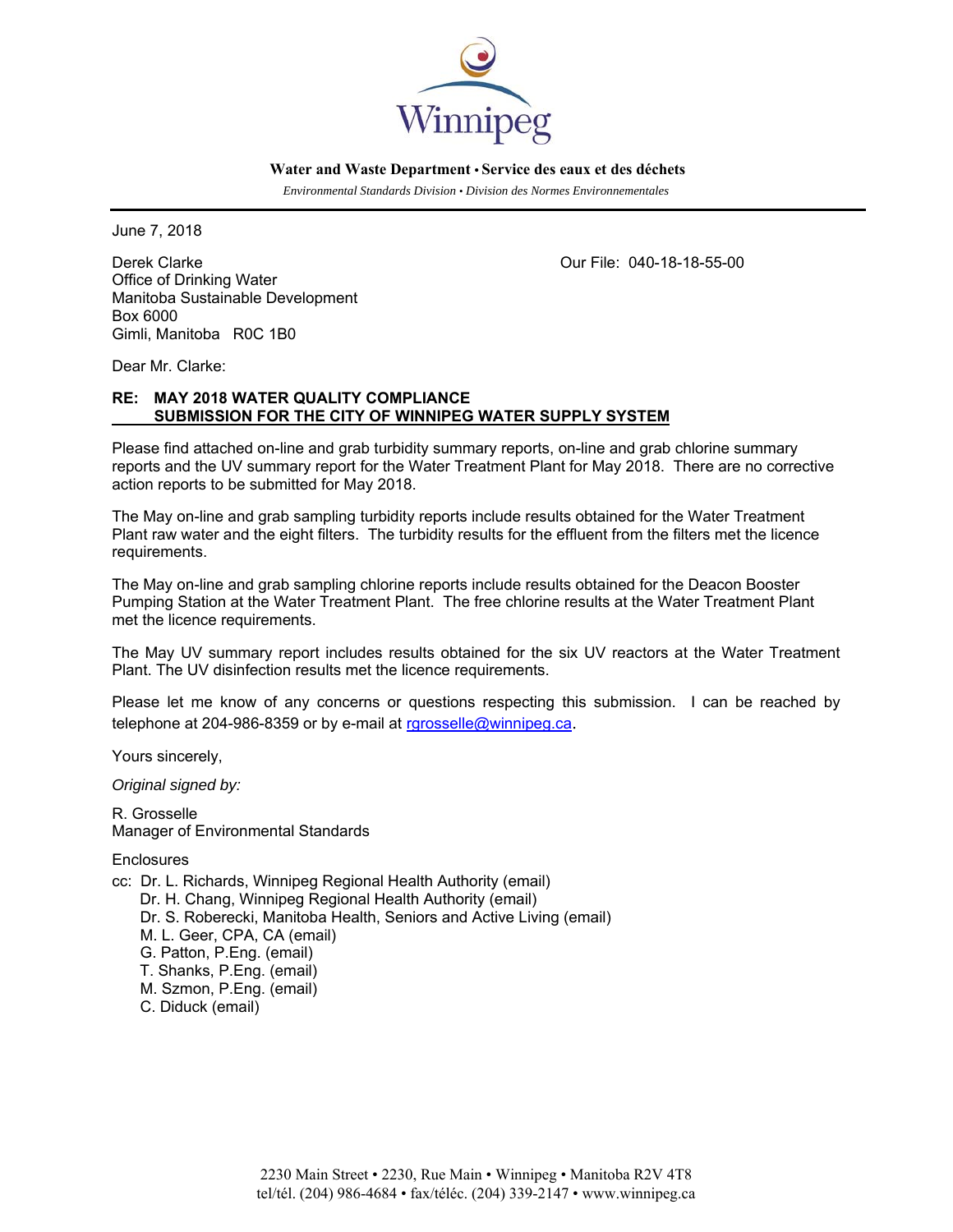

## **CITY OF WINNIPEG**WATER AND WASTE DEPARTMENT

# WATER SERVICES WATER TREATMENT PLANT TURBIDITY ON-LINE MONITORING REPORT

| Raw                                                 |                |           |           |           |           |           |           |           |  |
|-----------------------------------------------------|----------------|-----------|-----------|-----------|-----------|-----------|-----------|-----------|--|
|                                                     | Filter #1      | Filter #2 | Filter #3 | Filter #4 | Filter #5 | Filter #6 | Filter #7 | Filter #8 |  |
| Date                                                | Max            | Max       | Max       | Max       | Max       | Max       | Max       | Max       |  |
| Avg                                                 | Avg            | Avg       | Avg       | Avg       | Avg       | Avg       | Avg       | Avg       |  |
| 1/05/2018                                           | OL             | 0.06      | 0.02      | 0.00      | 0.00      | 0.04      | 0.03      | 0.00      |  |
| 0.91                                                | OL             | 0.01      | 0.07      | 0.11      | 0.02      | 0.08      | 0.01      | 0.01      |  |
| 2/05/2018                                           | OL             | 0.04      | 0.06      | 0.02      | 0.02      | 0.08      | 0.01      | 0.01      |  |
| 0.87                                                | OL             | 0.02      | 0.04      | 0.00      | 0.00      | 0.06      | 0.03      | 0.01      |  |
| 3/05/2018                                           | OL             | 0.06      | 0.04      | 0.01      | 0.01      | 0.09      | 0.03      | 0.01      |  |
| 0.91                                                | OL             | 0.02      | 0.06      | 0.00      | 0.00      | 0.06      | 0.01      | 0.01      |  |
| 4/05/2018                                           | O <sub>l</sub> | 0.04      | 0.04      | 0.00      | 0.02      | 0.06      | 0.01      | 0.01      |  |
| 0.90                                                | <b>OL</b>      | 0.02      | 0.08      | 0.01      | 0.00      | 0.08      | 0.03      | 0.01      |  |
| 5/05/2018                                           | OL             | 0.06      | 0.05      | 0.01      | 0.03      | 0.06      | 0.02      | 0.01      |  |
| 0.86                                                | OL             | 0.03      | 0.07      | 0.03      | 0.01      | 0.09      | 0.04      | 0.01      |  |
| 6/05/2018                                           | OL             | 0.08      | 0.09      | 0.01      | 0.02      | 0.06      | 0.02      | 0.01      |  |
| 0.84                                                | <b>OL</b>      | 0.03      | 0.05      | 0.04      | 0.01      | 0.08      | 0.04      | 0.01      |  |
| 7/05/2018                                           | 0.24           | 0.05      | 0.06      | 0.01      | 0.02      | 0.06      | 0.02      | 0.01      |  |
| 1.34                                                | 0.01           | 0.03      | 0.10      | 0.03      | 0.00      | 0.08      | 0.04      | 0.01      |  |
| 1.02                                                | 0.05           | 0.07      | 0.07      | 0.05      | 0.01      | 0.07      | 0.04      | 0.01      |  |
| 8/05/2018                                           | 0.04           | 0.04      | 0.12      | 0.02      | 0.05      | 0.09      | 0.03      | 0.01      |  |
| 9/05/2018                                           | 0.05           | 0.11      | 0.11      | 0.07      | 0.03      | 0.07      | 0.03      | 0.01      |  |
| 1.03                                                | 0.08           | 0.05      | 0.08      | 0.03      | 0.01      | 0.12      | 0.06      | 0.01      |  |
| 10/05/2018                                          | 0.04           | 0.08      | 0.10      | 0.03      | 0.05      | 0.06      | 0.03      | 0.02      |  |
| 1.07                                                | 0.10           | 0.05      | 0.16      | 0.06      | 0.01      | 0.12      | 0.07      | 0.01      |  |
| 11/05/2018                                          | 0.03           | 0.11      | 0.07      | 0.03      | 0.09      | 0.07      | 0.02      | 0.02      |  |
| 1.04                                                | 0.06           | 0.05      | 0.17      | 0.08      | 0.01      | 0.09      | 0.04      | 0.00      |  |
| 12/05/2018                                          | 0.19           | 0.13      | 0.20      | 0.08      | 0.06      | 0.12      | 0.08      | 0.01      |  |
| 1.04                                                | 0.04           | 0.04      | 0.07      | 0.02      | 0.01      | 0.05      | 0.02      | 0.01      |  |
| 13/05/2018                                          | 0.03           | 0.09      | 0.06      | 0.07      | 0.02      | 0.05      | 0.02      | 0.01      |  |
| 1.08                                                | 0.06           | 0.03      | 0.09      | 0.01      | 0.01      | 0.13      | 0.09      | 0.01      |  |
| 14/05/2018                                          | 0.08           | 0.09      | <b>OL</b> | 0.02      | 0.01      | 0.06      | 0.02      | 0.01      |  |
| 1.12                                                | 0.04           | 0.04      | <b>OL</b> | 0.05      | 0.04      | 0.10      | 0.06      | 0.01      |  |
| 15/05/2018                                          | 0.03           | 0.07      | <b>OL</b> | 0.02      | 0.04      | 0.06      | 0.06      | 0.01      |  |
| 1.13                                                | 0.08           | 0.04      | <b>OL</b> | 0.05      | 0.01      | 0.11      | 0.02      | 0.01      |  |
| 16/05/2018                                          | 0.04           | 0.10      | <b>OL</b> | 0.03      | 0.06      | 0.06      | 0.03      | 0.03      |  |
| 1.35                                                | 0.11           | 0.05      | OL        | 0.07      | 0.02      | 0.13      | 0.08      | 0.01      |  |
| 17/05/2018                                          | 0.04           | 0.10      | OL        | 0.04      | 0.11      | 0.08      | 0.03      | 0.10      |  |
| 1.20                                                | 0.13           | 0.05      | OL        | 0.10      | 0.02      | 0.17      | 0.06      | 0.01      |  |
| 18/05/2018                                          | 0.04           | 0.10      | <b>OL</b> | 0.07      | 0.06      | 0.13      | 0.08      | 0.01      |  |
| 1.34                                                | 0.10           | 0.04      | <b>OL</b> | 0.03      | 0.01      | 0.07      | 0.03      | 0.01      |  |
| 19/05/2018                                          | 0.07           | 0.06      | OL        | 0.05      | 0.03      | 0.09      | 0.05      | 0.01      |  |
| 1.59                                                | 0.04           | 0.03      | OL        | 0.02      | 0.01      | 0.05      | 0.02      | 0.01      |  |
| 0.96                                                | 0.07           | 0.08      | <b>OL</b> | 0.02      | 0.01      | 0.05      | 0.05      | 0.01      |  |
| 20/05/2018                                          | 0.04           | 0.04      | <b>OL</b> | 0.07      | 0.03      | 0.09      | 0.02      | 0.01      |  |
| 21/05/2018                                          | 0.07           | 0.07      | OL        | 0.02      | 0.02      | 0.09      | 0.04      | 0.01      |  |
| 1.23                                                | 0.03           | 0.03      | OL        | 0.06      | 0.01      | 0.05      | 0.02      | 0.01      |  |
| 22/05/2018                                          | 0.03           | 0.06      | <b>OL</b> | 0.03      | 0.02      | 0.05      | 0.02      | 0.01      |  |
| 1.27                                                | 0.07           | 0.03      | <b>OL</b> | 0.05      | 0.01      | 0.08      | 0.04      | 0.01      |  |
| 23/05/2018                                          | 0.04           | 0.06      | OL        | 0.03      | 0.03      | 0.05      | 0.05      | 0.01      |  |
| 2.80                                                | 0.07           | 0.04      | OL        | 0.06      | 0.01      | 0.09      | 0.01      | 0.01      |  |
| 3.23                                                | 0.08           | 0.08      | 0.24      | 0.06      | 0.06      | 0.07      | 0.03      | 0.01      |  |
| 24/05/2018                                          | 0.04           | 0.03      | 0.00      | 0.03      | 0.00      | 0.03      | 0.01      | 0.01      |  |
| 25/05/2018                                          | 0.05           | 0.06      | 0.08      | 0.07      | 0.02      | 0.04      | 0.04      | 0.01      |  |
| 2.96                                                | 0.06           | 0.03      | 0.15      | 0.03      | 0.00      | 0.01      | 0.01      | 0.01      |  |
| 26/05/2018                                          | 0.05           | 0.06      | 0.09      | 0.03      | 0.02      | 0.01      | 0.02      | 0.01      |  |
| 4.98                                                | 0.09           | 0.04      | 0.14      | 0.07      | 0.00      | 0.05      | 0.05      | 0.01      |  |
| 27/05/2018                                          | 0.09           | 0.06      | 0.09      | 0.05      | 0.01      | 0.04      | 0.06      | 0.01      |  |
| 4.46                                                | 0.03           | 0.03      | 0.14      | 0.03      | 0.00      | 0.01      | 0.01      | 0.01      |  |
| 28/05/2018                                          | 0.06           | 0.06      | 0.08      | 0.04      | 0.03      | 0.02      | 0.01      | 0.01      |  |
| 1.25                                                | 0.10           | 0.03      | 0.24      | 0.08      | 0.00      | 0.03      | 0.05      | 0.01      |  |
| 29/05/2018                                          | 0.06           | 0.08      | 0.09      | 0.04      | 0.03      | 0.02      | 0.01      | 0.01      |  |
| 1.21                                                | 0.11           | 0.03      | 0.12      | 0.07      | 0.00      | 0.05      | 0.03      | 0.01      |  |
| 30/05/2018                                          | 0.10           | 0.03      | 0.08      | 0.04      | 0.01      | 0.03      | 0.02      | 0.01      |  |
| 1.17                                                | 0.08           | 0.05      | 0.14      | 0.08      | 0.02      | 0.06      | 0.05      | 0.01      |  |
| 31/05/2018                                          | 0.07           | 0.06      | 0.08      | 0.05      | 0.01      | 0.03      | 0.01      | 0.01      |  |
| 1.13                                                | 0.11           | 0.04      | 0.15      | 0.07      | 0.00      | 0.06      | 0.04      | 0.01      |  |
| Total Number of Measurements Taken, A:              | 12422          | 13853     | 10129     | 13277     | 16376     | 15252     | 15134     | 16120     |  |
| Turbidity Standard for Monitoring Location (NTU):   | 0.3            | 0.3       | 0.3       | 0.3       | 0.3       | 0.3       | 0.3       | 0.3       |  |
| Number of Measurements Meeting Standard, B:         | 12422          | 13853     | 10129     | 13277     | 16376     | 15252     | 15134     | 16120     |  |
| Compliance with Turbidity Standard, C = B/A X 100%: | 100.000%       | 100.000%  | 100.000%  | 100.000%  | 100.000%  | 100.000%  | 100.000%  | 100.000%  |  |

OL Off-line

File Path: N:\Water Treatment Branch\Administration\Reports\Regulatory Submissions\Turbidity\2018\05-May

Submitted By (Print): D.Minor **Communist Communist Communist Communist Communist Communist Communist Communist Communist Communist Communist Communist Communist Communist Communist Communist Communist Communist Communist C**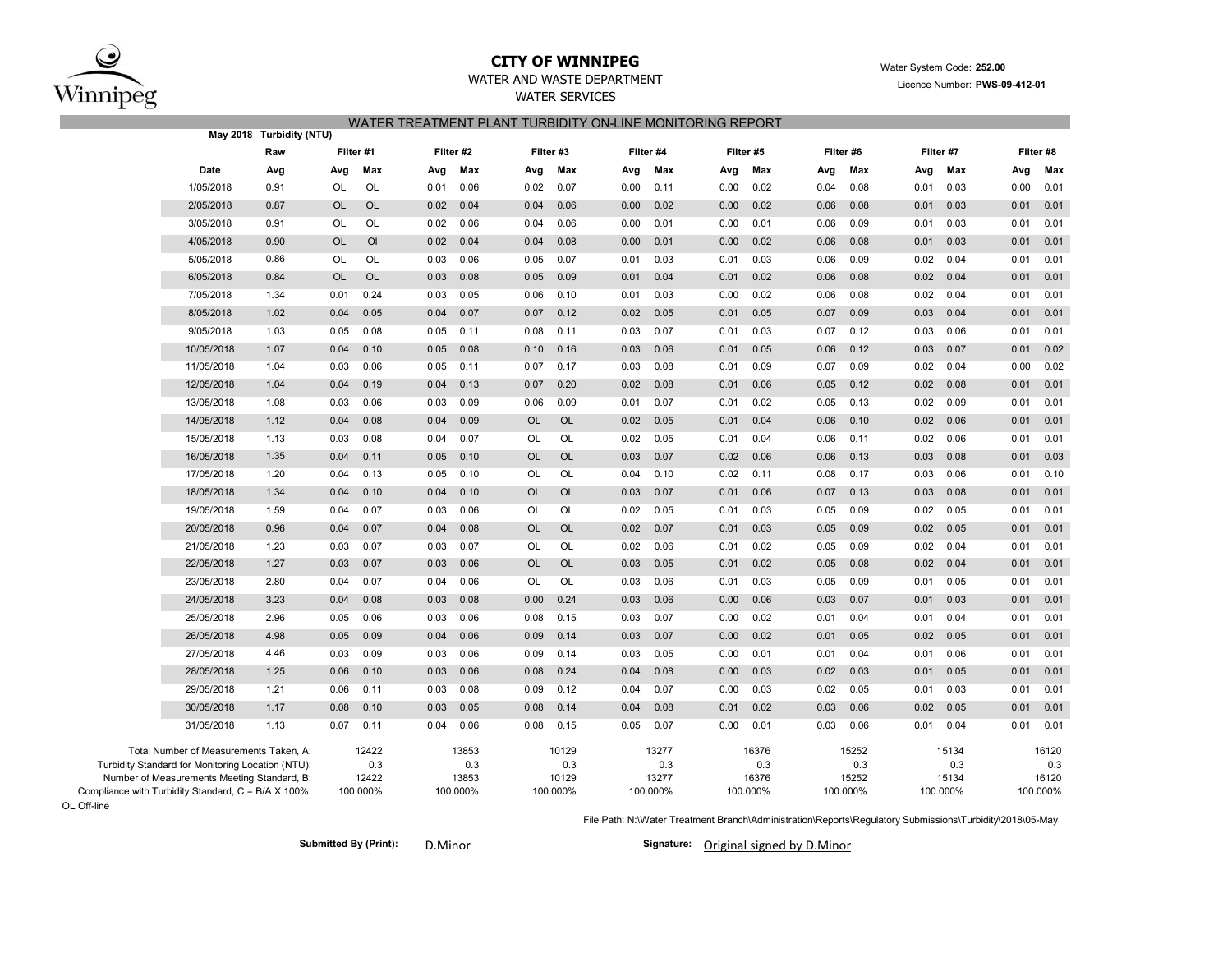

#### CITY OF WINNIPEG WATER AND WASTE DEPARTMENTENVIRONMENTAL STANDARDS DIVISION

### **WATER TREATMENT PLANT TURBIDITY GRAB MONITORING REPORT**

| Water System Code: 252.00                          |           |                  |           |           |           |                     |           |           |           | <b>Turbidity (NTU)</b> |           |                     |           |                     |           |                     |           |           |
|----------------------------------------------------|-----------|------------------|-----------|-----------|-----------|---------------------|-----------|-----------|-----------|------------------------|-----------|---------------------|-----------|---------------------|-----------|---------------------|-----------|-----------|
| Licence No. PWS-09-412-01                          |           |                  |           |           |           |                     |           |           |           |                        |           |                     |           |                     |           |                     |           |           |
| <b>Date</b>                                        |           | <b>Raw Water</b> |           | Filter 1  |           | Filter <sub>2</sub> |           | Filter 3  |           | Filter 4               |           | Filter <sub>5</sub> |           | Filter <sub>6</sub> |           | Filter <sub>7</sub> |           | Filter 8  |
|                                                    | Grab      | Analyser         | Grab      | Analyser  | Grab      | Analyser            | Grab      | Analyser  | Grab      | Analyser               | Grab      | Analyser            | Grab      | Analyser            | Grab      | Analyser            | Grab      | Analyser  |
| 01-May-2018                                        | 0.58      | 0.79             | OL        | OL        | 0.07      | 0.04                | 0.06      | 0.04      | 0.07      | < 0.02                 | 0.06      | < 0.02              | 0.07      | 0.07                | 0.07      | <0.02               | 0.07      | < 0.02    |
| 02-May-2018                                        | 0.58      | 0.84             | OL        | OL        | 0.06      | 0.03                | 0.07      | 0.04      | 0.06      | < 0.02                 | 0.08      | < 0.02              | 0.07      | 0.07                | <b>OL</b> | OL                  | 0.07      | < 0.02    |
| 03-May-2018                                        | 0.65      | 0.92             | OL        | OL        | 0.06      | 0.03                | 0.06      | 0.05      | 0.06      | 0.04                   | 0.07      | < 0.02              | 0.06      | 0.07                | <b>OL</b> | OL                  | 0.06      | < 0.02    |
| 04-May-2018                                        | 0.62      | 0.84             | OL        | OL        | 0.06      | 0.03                | 0.07      | 0.05      | 0.06      | < 0.02                 | 0.09      | < 0.02              | 0.07      | 0.07                | 0.10      | < 0.02              | 0.07      | <0.02     |
| 05-May-2018                                        | <b>NA</b> | <b>NA</b>        | OL        | OL        | <b>NA</b> | <b>NA</b>           | <b>NA</b> | <b>NA</b> | <b>NA</b> | <b>NA</b>              | <b>NA</b> | <b>NA</b>           | <b>NA</b> | <b>NA</b>           | <b>NA</b> | <b>NA</b>           | <b>NA</b> | <b>NA</b> |
| 06-May-2018                                        | <b>NA</b> | <b>NA</b>        | OL        | OL        | <b>NA</b> | <b>NA</b>           | <b>NA</b> | <b>NA</b> | <b>NA</b> | <b>NA</b>              | <b>NA</b> | <b>NA</b>           | <b>NA</b> | <b>NA</b>           | <b>NA</b> | <b>NA</b>           | <b>NA</b> | NA        |
| 07-May-2018                                        | 0.60      | 0.79             | OL        | OL        | 0.07      | 0.03                | 0.08      | 0.07      | 0.07      | < 0.02                 | OL        | OL                  | 0.07      | 0.07                | 0.07      | < 0.02              | 0.07      | < 0.02    |
| 08-May-2018                                        | 0.57      | 0.91             | 0.08      | 0.03      | 0.09      | 0.05                | 0.08      | 0.08      | OL        | OL                     | 0.07      | < 0.02              | 0.08      | 0.07                | 0.08      | 0.02                | 0.07      | < 0.02    |
| 09-May-2018                                        | 0.70      | 0.96             | 0.12      | 0.05      | 0.10      | 0.06                | 0.10      | 0.10      | 0.10      | 0.03                   | 0.10      | < 0.02              | <b>OL</b> | <b>OL</b>           | 0.12      | 0.04                | 0.10      | <0.02     |
| 10-May-2018                                        | 0.68      | 1.03             | OL        | OL        | 0.10      | 0.06                | 0.11      | 0.10      | 0.11      | 0.04                   | 0.09      | 0.02                | 0.09      | 0.08                | 0.09      | 0.02                | 0.11      | 0.02      |
| 11-May-2018                                        | 0.70      | 1.06             | 0.09      | 0.03      | 0.10      | 0.07                | OL        | OL        | 0.11      | 0.05                   | OL        | OL                  | 0.09      | 0.08                | 0.08      | 0.02                | 0.08      | < 0.02    |
| 12-May-2018                                        | <b>NA</b> | <b>NA</b>        | <b>NA</b> | <b>NA</b> | <b>NA</b> | <b>NA</b>           | <b>NA</b> | <b>NA</b> | <b>NA</b> | <b>NA</b>              | <b>NA</b> | <b>NA</b>           | <b>NA</b> | <b>NA</b>           | <b>NA</b> | <b>NA</b>           | <b>NA</b> | <b>NA</b> |
| 13-May-2018                                        | <b>NA</b> | <b>NA</b>        | <b>NA</b> | <b>NA</b> | <b>NA</b> | <b>NA</b>           | 0.07      | 0.08      | <b>NA</b> | <b>NA</b>              | <b>NA</b> | <b>NA</b>           | <b>NA</b> | <b>NA</b>           | <b>NA</b> | <b>NA</b>           | <b>NA</b> | <b>NA</b> |
| 14-May-2018                                        | 0.75      | 1.12             | 0.15      | 0.04      | 0.12      | 0.05                | <b>OL</b> | OL        | 0.12      | 0.03                   | 0.09      | < 0.02              | 0.11      | 0.07                | <b>OL</b> | OL                  | 0.09      | < 0.02    |
| 15-May-2018                                        | 1.07      | 0.97             | OL        | OL        | 0.08      | 0.05                | OL        | OL        | 0.10      | 0.03                   | 0.09      | < 0.02              | 0.09      | 0.07                | 0.14      | < 0.02              | 0.11      | < 0.02    |
| 16-May-2018                                        | 1.70      | 2.61             | 0.10      | 0.02      | 0.08      | 0.05                | OL        | OL        | 0.08      | 0.03                   | 0.09      | < 0.02              | 0.08      | 0.07                | 0.10      | <0.02               | OL        | OL        |
| 17-May-2018                                        | 0.75      | 1.21             | 0.09      | 0.03      | 0.09      | 0.06                | OL        | OL        | 0.12      | 0.06                   | OL        | OL                  | 0.11      | 0.09                | 0.10      | 0.03                | 0.09      | < 0.02    |
| 18-May-2018                                        | 0.77      | 1.16             | 0.09      | 0.04      | 0.14      | 0.08                | OL        | OL        | OL        | OL                     | 0.09      | < 0.02              | 0.12      | 0.09                | 0.10      | 0.03                | 0.09      | <0.02     |
| 19-May-2018                                        | <b>NA</b> | <b>NA</b>        | <b>NA</b> | <b>NA</b> | <b>NA</b> | <b>NA</b>           | <b>OL</b> | OL        | <b>NA</b> | <b>NA</b>              | <b>NA</b> | <b>NA</b>           | <b>NA</b> | <b>NA</b>           | <b>NA</b> | <b>NA</b>           | <b>NA</b> | <b>NA</b> |
| 20-May-2018                                        | <b>NA</b> | <b>NA</b>        | <b>NA</b> | <b>NA</b> | <b>NA</b> | <b>NA</b>           | <b>OL</b> | OL        | <b>NA</b> | <b>NA</b>              | <b>NA</b> | <b>NA</b>           | <b>NA</b> | <b>NA</b>           | <b>NA</b> | <b>NA</b>           | <b>NA</b> | <b>NA</b> |
| 21-May-2018                                        | <b>NA</b> | <b>NA</b>        | <b>NA</b> | <b>NA</b> | <b>NA</b> | <b>NA</b>           | OL        | OL        | <b>NA</b> | <b>NA</b>              | <b>NA</b> | <b>NA</b>           | <b>NA</b> | <b>NA</b>           | <b>NA</b> | <b>NA</b>           | <b>NA</b> | <b>NA</b> |
| 22-May-2018                                        | 0.95      | 1.22             | OL        | OL        | 0.10      | 0.04                | OL        | OL        | 0.12      | 0.03                   | 0.09      | < 0.02              | 0.09      | 0.06                | 0.09      | < 0.02              | 0.09      | < 0.02    |
| 23-May-2018                                        | 0.95      | 1.31             | 0.07      | 0.02      | 0.08      | 0.04                | OL        | OL        | 0.09      | 0.03                   | 0.08      | < 0.02              | 0.08      | 0.06                | 0.08      | < 0.02              | OL        | OL        |
| 24-May-2018                                        | 0.90      | 2.89             | 0.08      | 0.03      | 0.08      | 0.04                | <b>OL</b> | OL        | 0.10      | 0.04                   | <b>OL</b> | OL                  | 0.09      | 0.06                | 0.09      | < 0.02              | 0.09      | < 0.02    |
| 25-May-2018                                        | 0.86      | 2.30             | 0.07      | 0.03      | 0.07      | 0.04                | 0.10      | 0.11      | OL        | OL                     | 0.08      | < 0.02              | 0.08      | 0.02                | 0.08      | < 0.02              | 0.06      | <0.02     |
| 26-May-2018                                        | <b>NA</b> | <b>NA</b>        | <b>NA</b> | <b>NA</b> | <b>NA</b> | <b>NA</b>           | 0.07      | 0.10      | <b>NA</b> | <b>NA</b>              | <b>NA</b> | <b>NA</b>           | <b>NA</b> | <b>NA</b>           | <b>NA</b> | <b>NA</b>           | <b>NA</b> | <b>NA</b> |
| 27-May-2018                                        | <b>NA</b> | <b>NA</b>        | <b>NA</b> | <b>NA</b> | <b>NA</b> | <b>NA</b>           | <b>NA</b> | <b>NA</b> | <b>NA</b> | <b>NA</b>              | <b>NA</b> | <b>NA</b>           | <b>NA</b> | <b>NA</b>           | <b>NA</b> | <b>NA</b>           | <b>NA</b> | <b>NA</b> |
| 28-May-2018                                        | 0.99      | 1.21             | 0.08      | 0.04      | 0.07      | 0.04                | 0.07      | 0.09      | 0.09      | 0.05                   | 0.08      | < 0.02              | 0.10      | 0.03                | 0.07      | <0.02               | OL        | OL        |
| 29-May-2018                                        | 0.89      | 1.17             | 0.08      | 0.06      | 0.08      | 0.04                | 0.08      | 0.09      | 0.10      | 0.07                   | <b>OL</b> | OL                  | 0.08      | 0.04                | 0.08      | < 0.02              | 0.07      | < 0.02    |
| 30-May-2018                                        | 0.83      | 1.22             | 0.09      | 0.07      | 0.09      | 0.04                | 0.11      | 0.11      | 0.11      | 0.05                   | 0.09      | < 0.02              | <b>OL</b> | <b>OL</b>           | 0.08      | < 0.02              | 0.07      | < 0.02    |
| 31-May-2018                                        | 0.93      | 1.08             | 0.09      | 0.08      | 0.09      | 0.04                | OL        | OL        | 0.09      | 0.05                   | 0.09      | < 0.02              | 0.09      | 0.03                | 0.10      | 0.02                | 0.10      | < 0.02    |
| Total number of measurements taken, A:             |           |                  | 14        |           | 22        |                     | 14        |           | 19        |                        | 17        |                     | 20        |                     | 19        |                     | 19        |           |
| Turbidity Standard for Monitoring Location (NTU):  |           |                  | 0.30      |           | 0.30      |                     | 0.30      |           | 0.30      |                        | 0.30      |                     | 0.30      |                     | 0.30      |                     | 0.30      |           |
| Number of measurements meeting standard, B:        |           |                  | 14        |           | 22        |                     | 14        |           | 19        |                        | 17        |                     | 20        |                     | 19        |                     | 19        |           |
| Compliance with Turbidity Standard, C= B/A X 100%: |           |                  | 100%      |           | 100%      |                     | 100%      |           | 100%      |                        | 100%      |                     | 100%      |                     | 100%      |                     | 100%      |           |

NS: No Sample NA: Not Analyzed OL: Off-Line

### **Comments:**

Filter 1 was offline for scheduled maintenance May 1-6, 2018.

Filter 3 was offline for scheduled maintenance May 14-23, 2019.

 **Report Compiled By: H.Demchenko**

**Approved in LIMS By: C.Diduck**

Printed From : N:\WQ Data\Routine Water Quality\2015\Turbidity.xls **Date Approved:** File: WQR3

**6-Jun-18**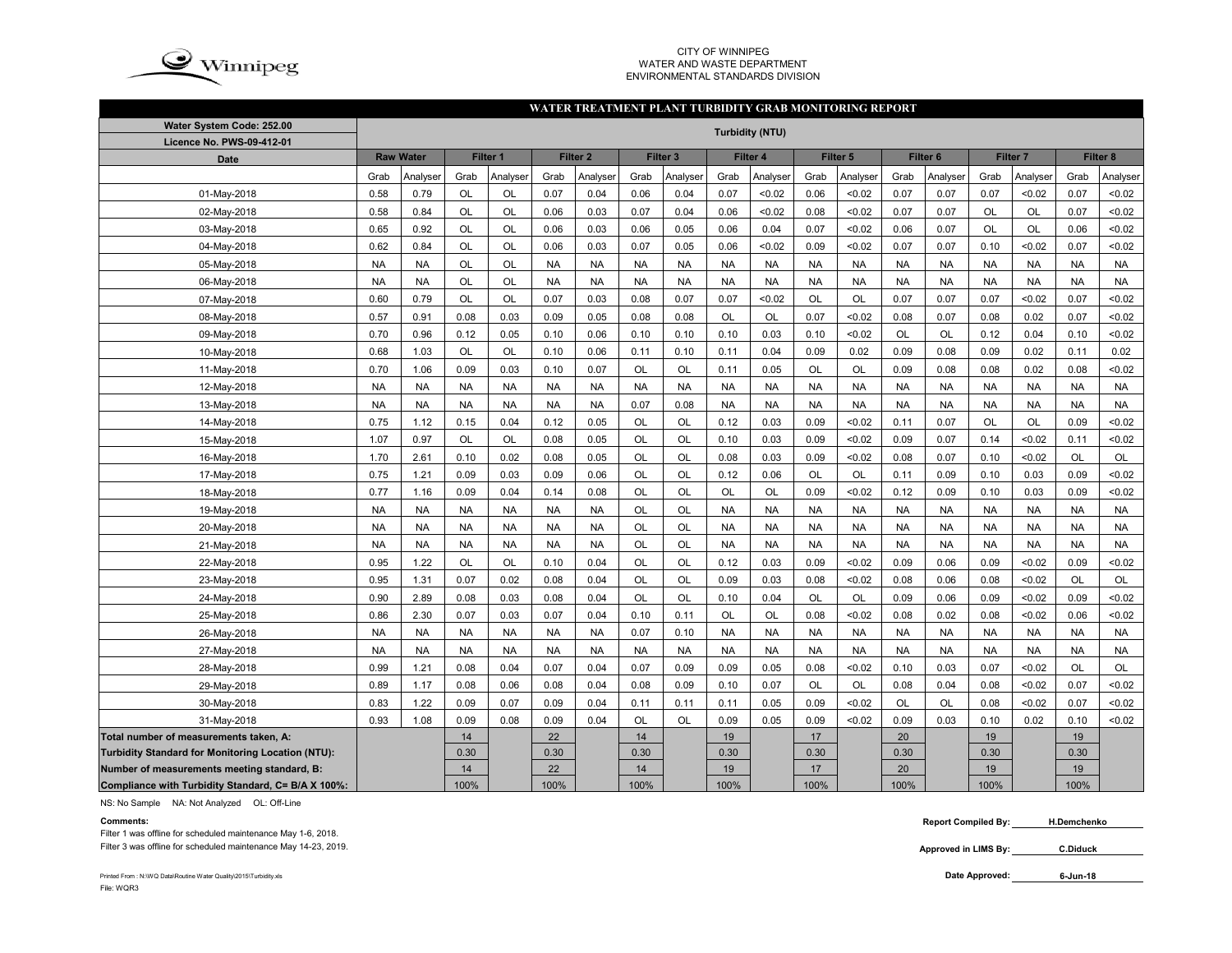

**City Of Winnipeg**

Water and Waste Department Water Services

WATER TREATMENT PLANT FREE CHLORINE ON-LINE MONITORING REPORT

Deacon Booster Pumping Station

| Water System Code:     |
|------------------------|
| Licence Number:        |
| <b>Report Created:</b> |

Water System Code: **252.00** Licence Number: **PWS-09-412-01**

01 June 2018 **Report Period: May 2018** 

|                                             |         | <b>BRANCH1</b><br>[mg/L] | <b>BRANCH2</b><br>[mg/L] |         |  |  |  |  |
|---------------------------------------------|---------|--------------------------|--------------------------|---------|--|--|--|--|
| Date                                        | Average | Minimum                  | Average                  | Minimum |  |  |  |  |
| 01/05/2018                                  | 1.35    | 1.01                     | 1.33                     | 0.94    |  |  |  |  |
| 02/05/2018                                  | 1.26    | 1.09                     | 1.23                     | 1.07    |  |  |  |  |
| 03/05/2018                                  | 1.15    | 0.98                     | 1.17                     | 1.10    |  |  |  |  |
| 04/05/2018                                  | 1.09    | 0.95                     | 1.11                     | 1.03    |  |  |  |  |
| 05/05/2018                                  | 1.00    | 0.88                     | 1.03                     | 0.94    |  |  |  |  |
| 06/05/2018                                  | 1.07    | 1.00                     | 1.07                     | 0.99    |  |  |  |  |
| 07/05/2018                                  | 1.13    | 0.88                     | 1.09                     | 0.91    |  |  |  |  |
| 08/05/2018                                  | 1.19    | 1.04                     | 1.26                     | 1.01    |  |  |  |  |
| 09/05/2018                                  | 1.02    | 0.81                     | 1.17                     | 0.93    |  |  |  |  |
| 10/05/2018                                  | 1.05    | 0.89                     | 1.03                     | 0.90    |  |  |  |  |
| 11/05/2018                                  | 1.04    | 0.92                     | 1.06                     | 0.99    |  |  |  |  |
| 12/05/2018                                  | 1.04    | 0.94                     | 1.09                     | 1.03    |  |  |  |  |
| 13/05/2018                                  | 1.13    | 0.98                     | 1.14                     | 1.06    |  |  |  |  |
| 14/05/2018                                  | 1.05    | 0.94                     | 1.00                     | 0.91    |  |  |  |  |
| 15/05/2018                                  | 1.02    | 0.94                     | 0.99                     | 0.89    |  |  |  |  |
| 16/05/2018                                  | 1.08    | 1.00                     | 1.03                     | 0.97    |  |  |  |  |
| 17/05/2018                                  | 1.02    | 0.76                     | 0.99                     | 0.63    |  |  |  |  |
| 18/05/2018                                  | 1.09    | 0.88                     | 1.08                     | 0.95    |  |  |  |  |
| 19/05/2018                                  | 1.20    | 1.00                     | 1.20                     | 1.09    |  |  |  |  |
| 20/05/2018                                  | 1.13    | 1.03                     | 1.09                     | 0.99    |  |  |  |  |
| 21/05/2018                                  | 1.14    | 1.05                     | 1.11                     | 1.05    |  |  |  |  |
| 22/05/2018                                  | 1.11    | 1.04                     | 1.12                     | 1.04    |  |  |  |  |
| 23/05/2018                                  | 1.03    | 0.98                     | 1.01                     | 0.93    |  |  |  |  |
| 24/05/2018                                  | 1.01    | 0.84                     | 1.00                     | 0.90    |  |  |  |  |
| 25/05/2018                                  | 1.13    | 1.05                     | 1.18                     | 1.11    |  |  |  |  |
| 26/05/2018                                  | 1.02    | 0.80                     | 1.10                     | 0.99    |  |  |  |  |
| 27/05/2018                                  | 0.93    | 0.82                     | 1.07                     | 0.96    |  |  |  |  |
| 28/05/2018                                  | 0.92    | 0.82                     | 1.14                     | 1.01    |  |  |  |  |
| 29/05/2018                                  | 1.07    | 0.89                     | 1.09                     | 0.96    |  |  |  |  |
| 30/05/2018                                  | 1.02    | 0.92                     | 1.01                     | 0.91    |  |  |  |  |
| 31/05/2018                                  | 0.89    | 0.67                     | 0.88                     | 0.75    |  |  |  |  |
|                                             |         |                          |                          |         |  |  |  |  |
| Total Number of Measurements, A:            |         | 21299                    |                          | 21296   |  |  |  |  |
| Minimum Free Chlorine Standard:             |         | 0.5                      |                          | 0.5     |  |  |  |  |
| Number of Measurements Meeting Standard, B: |         | 21299                    |                          | 21296   |  |  |  |  |
| COMPLIANCE, $C = B/A \times 100\%$ :        |         | 100.00                   |                          | 100.00  |  |  |  |  |

File Path: N:\Water Treatment Branch\Administration\Reports\Regulatory Submissions\Chlorine\2018\05-May

Submitted By (Print): D. Minor Signature: Original signed by D. Minor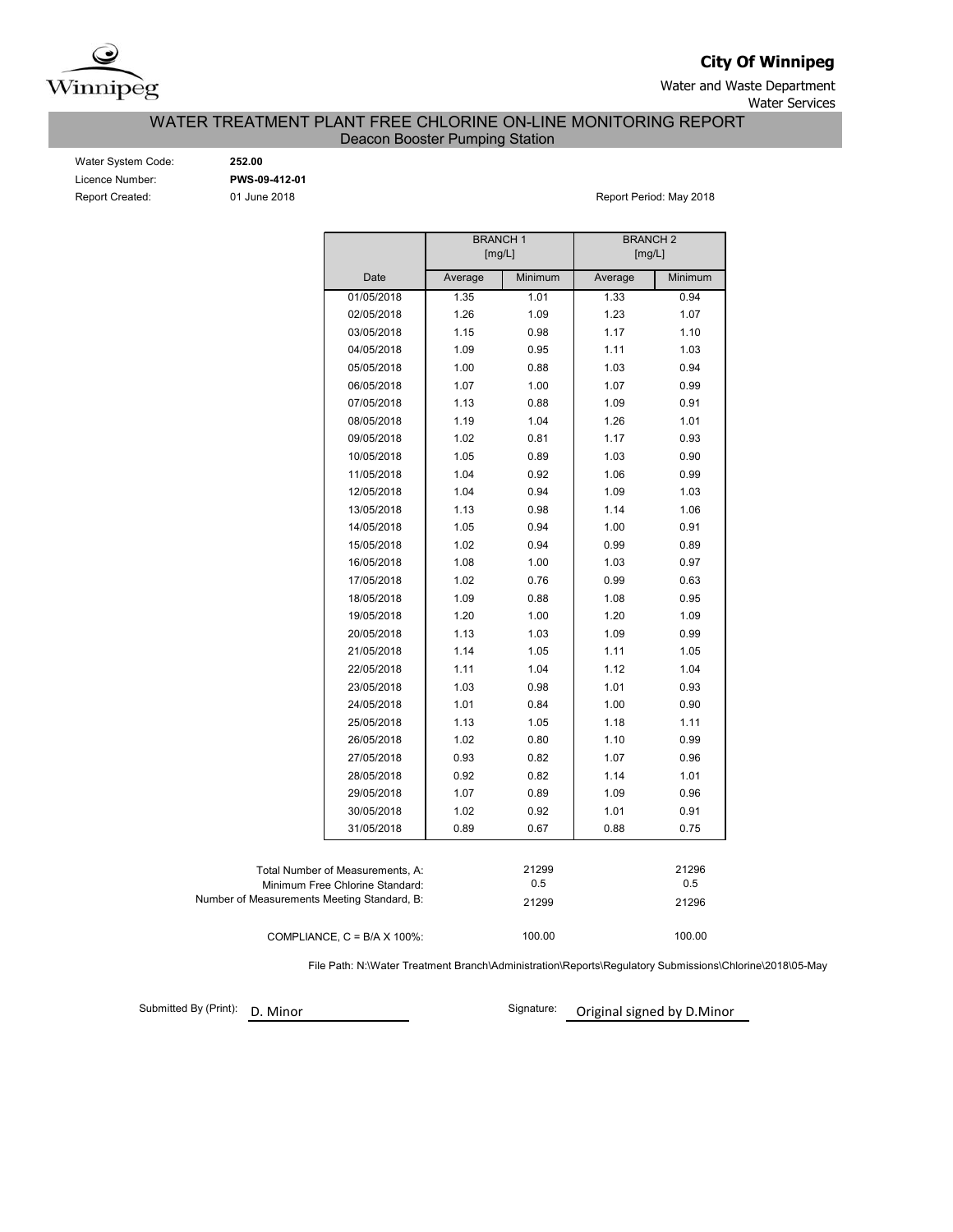

### CITY OF WINNIPEG WATER AND WASTE DEPARTMENT ENVIRONMENTAL STANDARDS DIVISION

|                                                   | WATER TREATMENT PLANT CHLORINE GRAB MONITORING REPORT |                                         |                                 |           |                                                |                                 |  |  |  |  |  |  |  |
|---------------------------------------------------|-------------------------------------------------------|-----------------------------------------|---------------------------------|-----------|------------------------------------------------|---------------------------------|--|--|--|--|--|--|--|
| Water System Code: 252.00                         |                                                       | Deacon Booster Pumping Station Branch 1 |                                 |           | <b>Deacon Booster Pumping Station Branch 2</b> |                                 |  |  |  |  |  |  |  |
| Licence No. PWS-09-412-01<br><b>Date</b>          |                                                       | Free Chlorine (mg/L)                    | <b>Total Chlorine</b><br>(mg/L) |           | Free Chlorine (mg/L)                           | <b>Total Chlorine</b><br>(mg/L) |  |  |  |  |  |  |  |
|                                                   | Analyser                                              | Grab                                    | Grab                            | Analyser  | Grab                                           | Grab                            |  |  |  |  |  |  |  |
| 01-May-2018                                       | 1.63                                                  | 1.81                                    | 2.00                            | 1.58      | 1.75                                           | 1.90                            |  |  |  |  |  |  |  |
| 02-May-2018                                       | 1.13                                                  | 1.21                                    | 1.33                            | 1.10      | 1.16                                           | 1.32                            |  |  |  |  |  |  |  |
| 03-May-2018                                       | 1.18                                                  | 1.26                                    | 1.42                            | 1.16      | 1.20                                           | 1.36                            |  |  |  |  |  |  |  |
| 04-May-2018                                       | 1.14                                                  | 1.23                                    | 1.38                            | 1.15      | 1.24                                           | 1.36                            |  |  |  |  |  |  |  |
| 05-May-2018                                       | <b>NA</b>                                             | <b>NA</b>                               | <b>NA</b>                       | <b>NA</b> | <b>NA</b>                                      | <b>NA</b>                       |  |  |  |  |  |  |  |
| 06-May-2018                                       | <b>NA</b>                                             | <b>NA</b>                               | <b>NA</b>                       | <b>NA</b> | <b>NA</b>                                      | <b>NA</b>                       |  |  |  |  |  |  |  |
| 07-May-2018                                       | 1.10                                                  | 1.13                                    | 1.33                            | 1.14      | 1.24                                           | 1.38                            |  |  |  |  |  |  |  |
| 08-May-2018                                       | 1.22                                                  | 1.27                                    | 1.46                            | 1.32      | 1.35                                           | 1.52                            |  |  |  |  |  |  |  |
| 09-May-2018                                       | 1.02                                                  | 1.07                                    | 1.24                            | 1.21      | 1.24                                           | 1.44                            |  |  |  |  |  |  |  |
| 10-May-2018                                       | 1.02                                                  | 1.14                                    | 1.25                            | 1.04      | 1.09                                           | 1.25                            |  |  |  |  |  |  |  |
| 11-May-2018                                       | 1.04                                                  | 1.14                                    | 1.32                            | 1.05      | 1.11                                           | 1.29                            |  |  |  |  |  |  |  |
| 12-May-2018                                       | <b>NA</b>                                             | <b>NA</b>                               | <b>NA</b>                       | <b>NA</b> | <b>NA</b>                                      | <b>NA</b>                       |  |  |  |  |  |  |  |
| 13-May-2018                                       | <b>NA</b>                                             | <b>NA</b>                               | <b>NA</b>                       | <b>NA</b> | <b>NA</b>                                      | <b>NA</b>                       |  |  |  |  |  |  |  |
| 14-May-2018                                       | 1.07                                                  | 1.13                                    | 1.29                            | 1.01      | 1.11                                           | 1.30                            |  |  |  |  |  |  |  |
| 15-May-2018                                       | 1.00                                                  | 1.08                                    | 1.23                            | 1.00      | 1.03                                           | 1.20                            |  |  |  |  |  |  |  |
| 16-May-2018                                       | 1.08                                                  | 1.12                                    | 1.32                            | 1.05      | 1.11                                           | 1.24                            |  |  |  |  |  |  |  |
| 17-May-2018                                       | 1.08                                                  | 1.16                                    | 1.34                            | 1.02      | 1.09                                           | 1.27                            |  |  |  |  |  |  |  |
| 18-May-2018                                       | 1.13                                                  | 1.18                                    | 1.35                            | 1.07      | 1.09                                           | 1.24                            |  |  |  |  |  |  |  |
| 19-May-2018                                       | <b>NA</b>                                             | <b>NA</b>                               | <b>NA</b>                       | <b>NA</b> | <b>NA</b>                                      | <b>NA</b>                       |  |  |  |  |  |  |  |
| 20-May-2018                                       | <b>NA</b>                                             | <b>NA</b>                               | <b>NA</b>                       | <b>NA</b> | <b>NA</b>                                      | <b>NA</b>                       |  |  |  |  |  |  |  |
| 21-May-2018                                       | <b>NA</b>                                             | <b>NA</b>                               | <b>NA</b>                       | <b>NA</b> | <b>NA</b>                                      | <b>NA</b>                       |  |  |  |  |  |  |  |
| 22-May-2018                                       | 1.16                                                  | 1.37                                    | 1.48                            | 1.18      | 1.18                                           | 1.37                            |  |  |  |  |  |  |  |
| 23-May-2018                                       | 1.05                                                  | 1.18                                    | 1.32                            | 1.04      | 1.09                                           | 1.30                            |  |  |  |  |  |  |  |
| 24-May-2018                                       | 1.01                                                  | 1.11                                    | 1.29                            | 0.93      | 1.02                                           | 1.18                            |  |  |  |  |  |  |  |
| 25-May-2018                                       | 1.13                                                  | 1.22                                    | 1.34                            | 1.20      | 1.15                                           | 1.35                            |  |  |  |  |  |  |  |
| 26-May-2018                                       | <b>NA</b>                                             | <b>NA</b>                               | <b>NA</b>                       | <b>NA</b> | <b>NA</b>                                      | <b>NA</b>                       |  |  |  |  |  |  |  |
| 27-May-2018                                       | NA.                                                   | NA                                      | NA.                             | <b>NA</b> | NA                                             | NA                              |  |  |  |  |  |  |  |
| 28-May-2018                                       | 0.92                                                  | 0.85                                    | 1.10                            | 1.07      | 1.06                                           | 1.26                            |  |  |  |  |  |  |  |
| 29-May-2018                                       | 0.97                                                  | 1.00                                    | 1.15                            | 1.13      | 1.15                                           | 1.34                            |  |  |  |  |  |  |  |
| 30-May-2018                                       | 1.07                                                  | 1.06                                    | 1.26                            | 1.04      | 1.04                                           | 1.25                            |  |  |  |  |  |  |  |
| 31-May-2018                                       | 0.76                                                  | 0.87                                    | 1.02                            | 0.80      | 0.81                                           | 1.02                            |  |  |  |  |  |  |  |
| Total number of measurements taken, A:            |                                                       | 22                                      |                                 |           | 22                                             |                                 |  |  |  |  |  |  |  |
| Chlorine Standard for Monitoring Location (mg/L): |                                                       | 0.50                                    |                                 |           | 0.50                                           |                                 |  |  |  |  |  |  |  |
| Number of measurements meeting standard, B:       |                                                       | 22                                      |                                 |           | 22                                             |                                 |  |  |  |  |  |  |  |
| Compliance with Chlorine Standard, C= B/A X 100%: |                                                       | 100%                                    |                                 |           | 100%                                           |                                 |  |  |  |  |  |  |  |

NS: No Sample NA: Not Analyzed OL: Off-Line

|  | Comments: | Compiled Bv:<br><b>Report</b> | H.Demchenko |
|--|-----------|-------------------------------|-------------|
|--|-----------|-------------------------------|-------------|

**Approved in LIMS By:**

**C.Diduck**

| Printed From: N: WQ Data Routine Water Quality 2018 Chlorine.xls | Date Approved: | 6-Jun-18 |
|------------------------------------------------------------------|----------------|----------|
| File: WQR3                                                       |                |          |